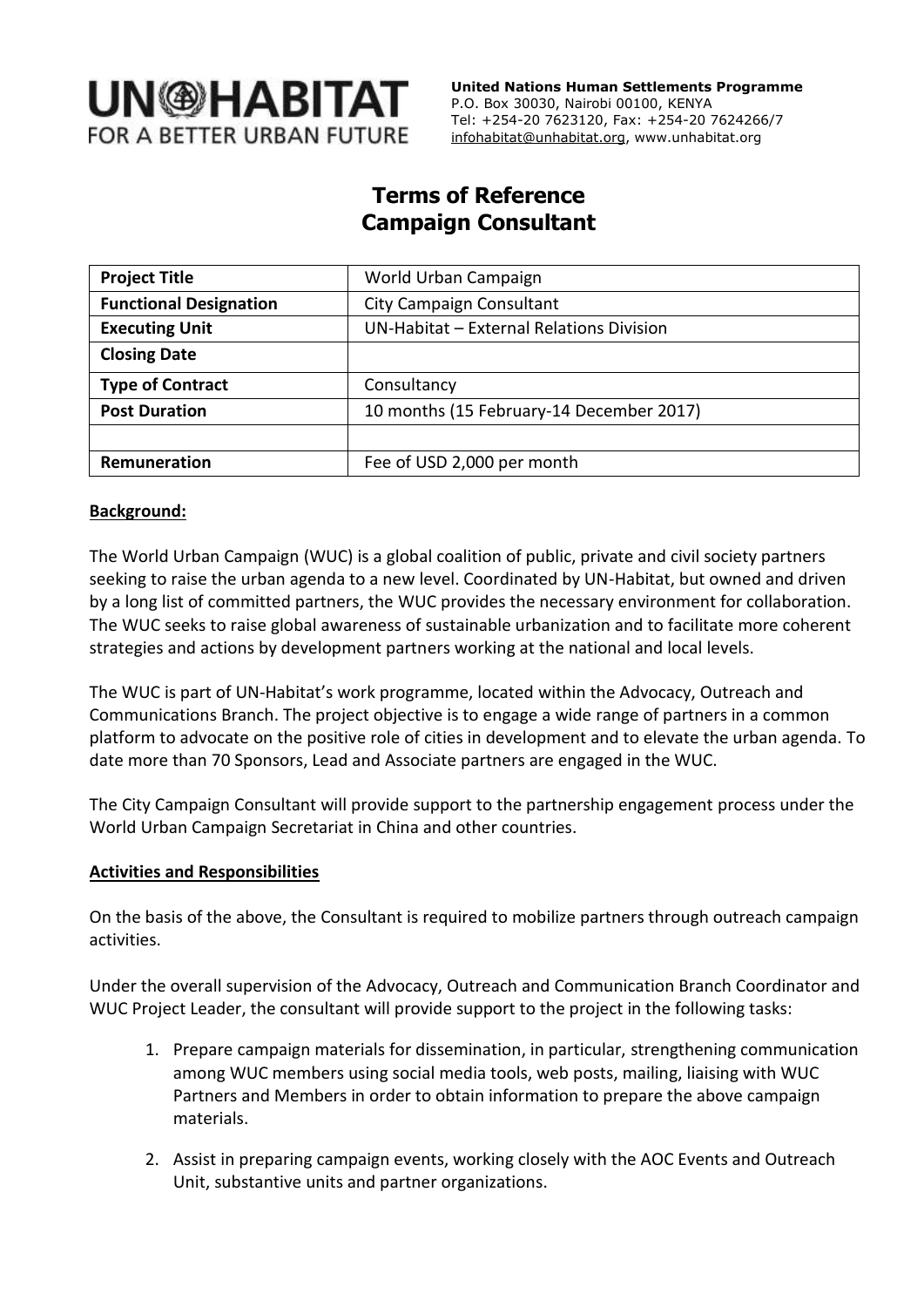3. Prepare partnership agreements with Asian partners and monitor progress in activities run by local/national campaign activities.

### Outputs shall include:

Phase/Month 1 – 15 February-14 April 2017:

- Preparation of activity plan with the city partners
- Preparation of partnership schedule with the city partners
- Communicate with the city partners
- Prepare social media plan for city partners
- Prepare events lists
- Prepare material on city campaign for the WUC website (brochure)

Phase/Month 2 – 15 April-14 June 2017:

- Monitoring of activity plan with the city partners
- Monitoring of partnership schedule with the city partners
- Communicate with the city partners
- Prepare social media elements for city partners
- Update events lists
- Prepare stories on city campaign for the WUC website

Phase/Month 3 – 15 June-14 August 2017:

- Monitoring of activity plan with the city partners
- Monitoring of partnership schedule with the city partners
- Communicate with the city partners on activities
- Prepare social media elements for city partners
- Update events lists
- Prepare stories on city campaign for the WUC website

Phase/Month 4 – 15 August-14 October 2017:

- Prepare progress report on partnership with the city partners
- Communicate with the city partners
- Prepare social media elements for city partners
- Update events lists
- Prepare stories on city campaign for the WUC website

Phase/Month 5 – 15 October-14 Dec 2017:

- Prepare progress report on partnership with the city partners
- Communicate with the city partners
- Prepare social media elements for city partners
- Update events lists
- Prepare stories on city campaign for the WUC website

### **Qualification requirements**

Education: University degree in Economy, Geography or related areas.